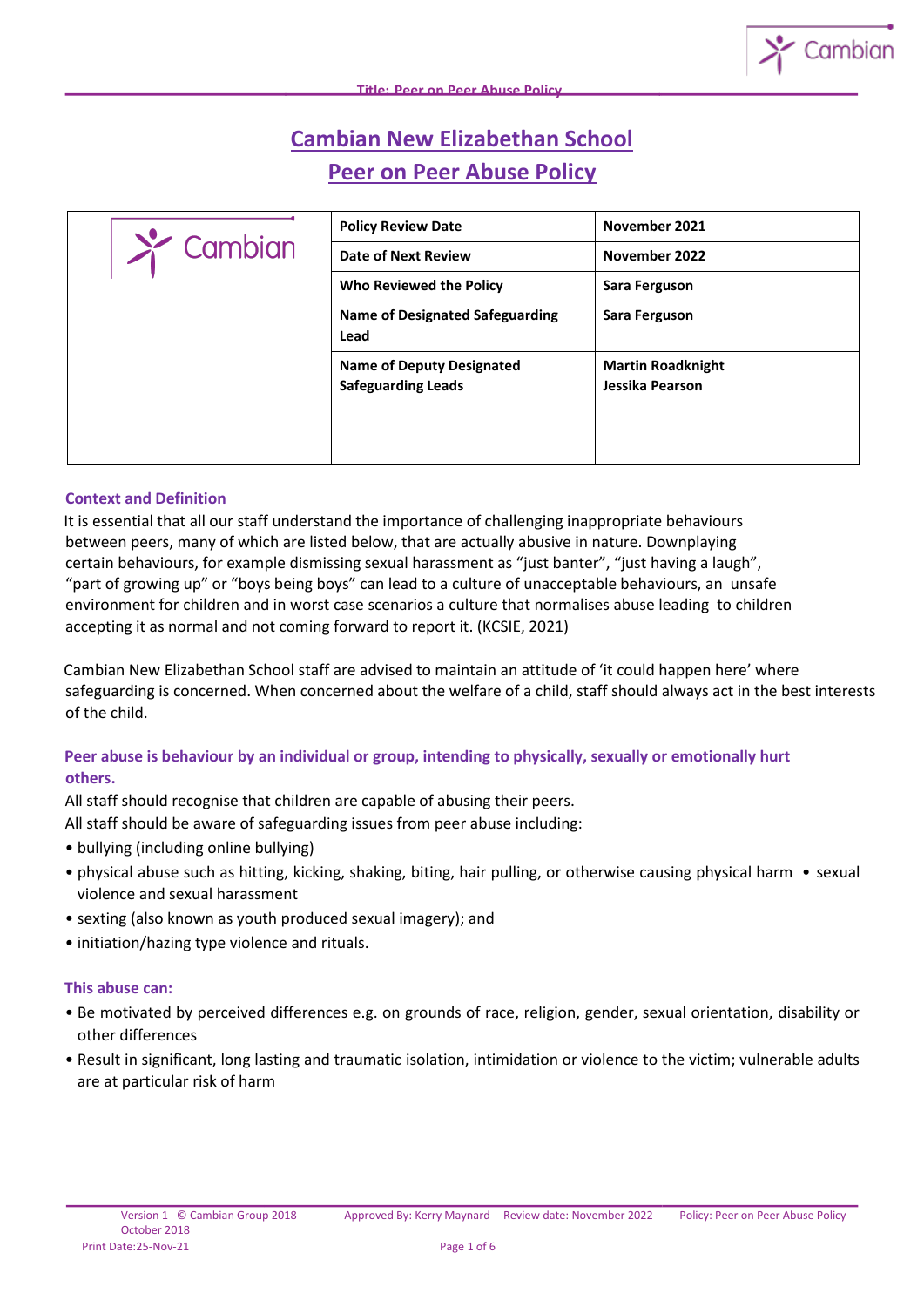## **Children or young people who harm others may have additional or complex needs e.g.:**

- Significant disruption in their own lives
- Exposure to domestic abuse or witnessing or suffering abuse
- Educational under-achievement
- Involved in crime

Stopping violence and ensuring immediate physical safety is the first priority of any education setting, but emotional bullying can sometimes be more damaging than physical. School staff, alongside their Designated Safeguarding Lead and/or Deputy, have to make their own judgements about each specific case and should use this policy guidance to help. Failing this, the Designated Safeguarding Lead and deputies are always available to give further support.

#### **2. Responsibility**

## **Keeping Children Safe in Education (KCSIE), 2021 states that:**

'Governing bodies and proprietors should ensure their child protection policy includes procedures to minimise the risk of peer on peer abuse and sets out how allegations of peer on peer abuse will be investigated and dealt with'.

It also emphasises that the voice of the child must be heard.

Peer on Peer abuse is referenced in the **Safeguarding and Child Protection Policy**. The sensitive nature and specific issues involved with peer on peer necessitate separate policy guidance. At Oakwood School we continue to ensure that any form of abuse or harmful behaviour is dealt with immediately and consistently to reduce the extent of harm to the young person, with full consideration to the impact on that individual child's emotional and mental health and well-being.

#### **This Policy Applies To:**

- the whole school including any activities provided by the school, as well as those outside of the normal school hours;
- all staff (teaching and support staff), pupils on placement, the proprietor and volunteers working in the school.

#### **Availability:**

- The Peer on Peer Abuse policy is provided with the information for prospective pupils, parents and guardians, when an enquiry for admission to the school is made.
- This policy is also made available to parents or guardians of pupils on request to the school office, during the school day and on the school website (if applicable)

#### **Other Relevant Document for Employees:**

- Safeguarding Policy
- Anti-bullying Policy
- **SRE** policy
- PSHE policy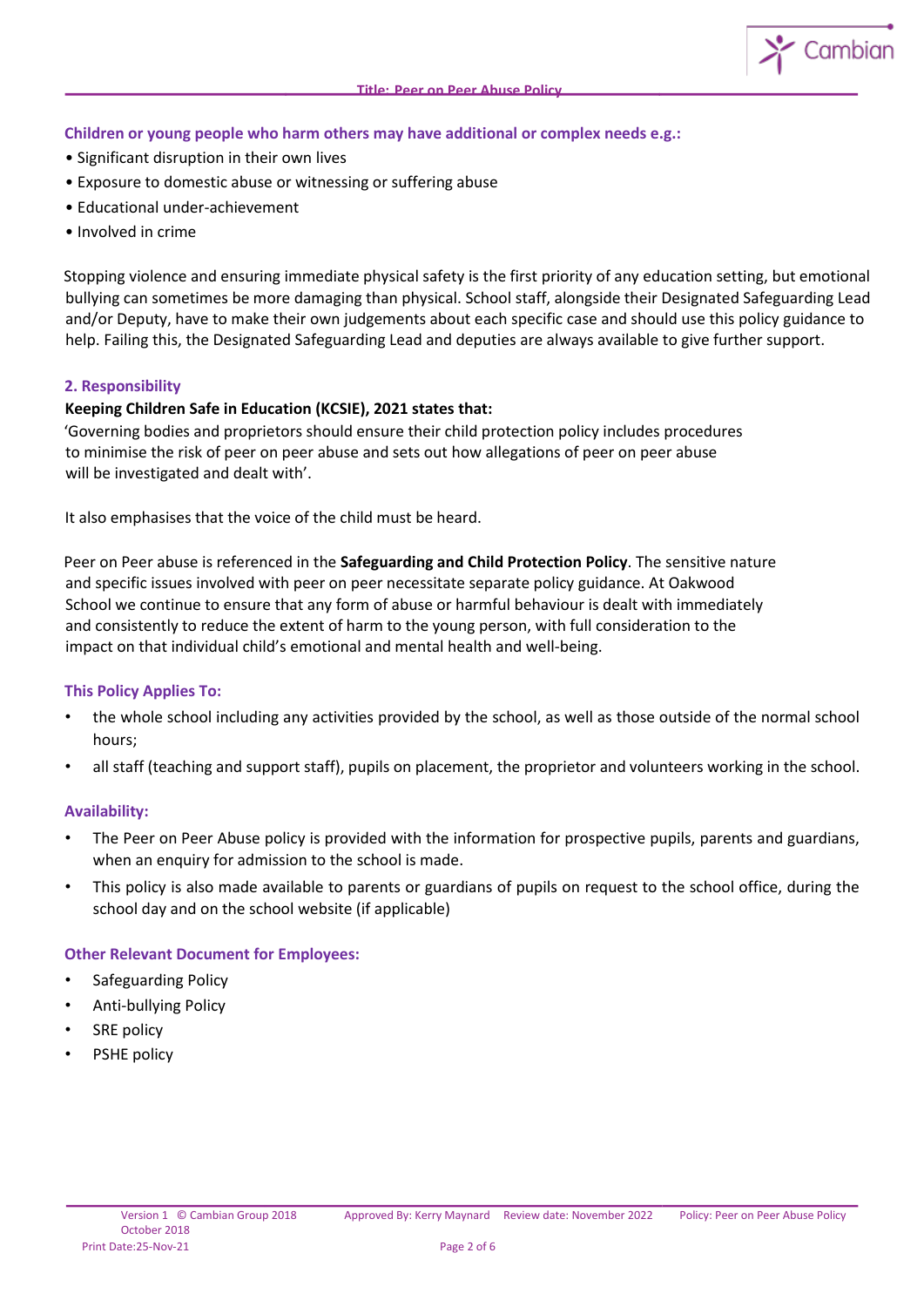#### **Monitoring and Review:**

- The Headteacher is responsible for ensuring that all allegations received by the school are logged and records of how they were resolved. The record includes, at least: the pupil making the allegation, the other pupil(s) involved, the date of the allegation, the nature of the allegation, any action taken and the outcome of the allegation
- The Proprietor monitors the allegation procedure, to ensure that all allegations are handled properly, considering any local or national decisions that affect the process, and making any modifications necessary to this policy. They also retain details of the number of allegations registered under the formal procedure during the preceding school year.
- The Proprietor will undertake a formal annual review of this policy for the purpose of monitoring and of the efficiency with which the related duties have been discharged, by no later than one year from the date shown below, or earlier if significant changes to the systems and arrangements take place, or if legislation, regulatory requirements or best practice guidelines so require.

#### **Definition**

There is no clear boundary between incidents that should be regarded as abusive, and incidents that are more properly dealt with as bullying, sexual experimentation, etc. This is a matter of professional judgement.

If one child or young person causes harm to another, this should not necessarily be dealt with as abuse: bullying, fighting and harassment between children are not generally seen as child protection issues. However, it may be appropriate to regard a young person's behaviour as abusive if:

- There is a large difference in power (for example age, size, ability, development) between the young people concerned; or
- The young person in question has repeatedly tried to harm one or more other children; or  $\cdot$  There are concerns about the intention of the alleged young person.

If the evidence suggests that there was an intention to cause severe harm to the victim, this should be regarded as abusive whether or not severe harm was actually caused.

It is also important to recognise the specific difficulties that children and young people with SEND may have in recognising appropriate behaviour. In this context it is important to focus on intent and the young person's understanding of this. Developmental age as opposed to chronological age should also be taken into consideration when reflecting on age appropriate behaviours.

#### **Framework and Legislation**

This policy is supported by the key principles of the Children's Act, 1989 that the child's welfare is paramount. Another key document is Working Together, 2018, highlighting that every assessment of a child, 'must be informed by the views of the child'. (Working Together, 2018:21) This is echoed by Keeping Children Safe in Education, 2021 through ensuring procedures are in place in schools and settings to hear the voice of the child.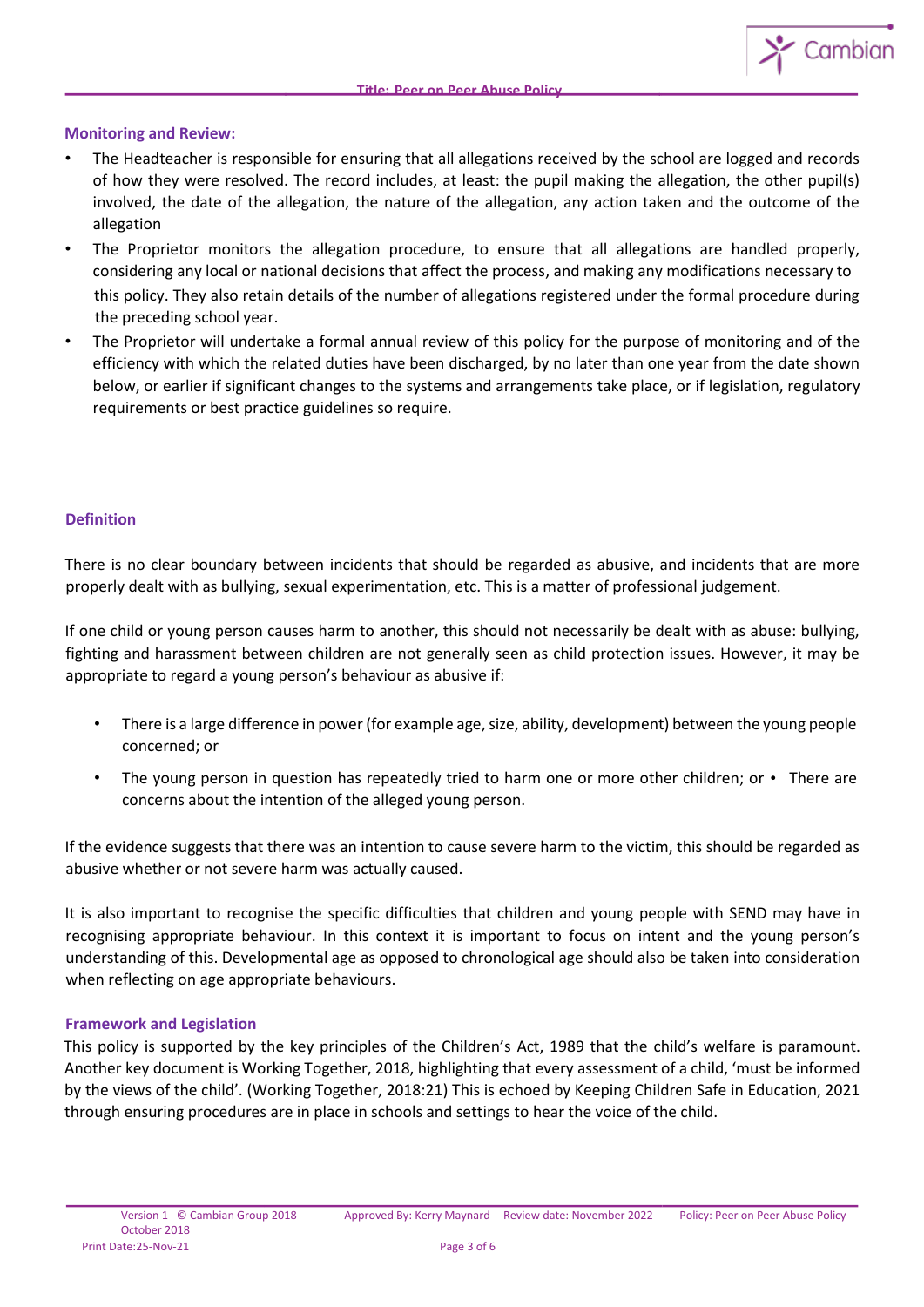#### **Abuse and harmful behaviour**

**It is necessary to consider:** 

- what abuse is and what it looks like
- how it can be managed
- what appropriate support and intervention can be put in place to meet the needs of the individual
- what preventative strategies may be put in place to reduce further risk of harm.

Abuse is abuse and should never be tolerated or passed off as 'banter' or 'part of growing up'. It Is important to consider the forms abuse may take and the subsequent actions required.

- Children are vulnerable to abuse by their peers. Such abuse should be taken as seriously as abuse by adults and should be subject to the same child protection procedures.
- Children can abuse other children. This can include (but is not limited to): abuse within intimate partner relationships; bullying (including cyberbullying); sexual violence and sexual harassment; physical abuse such as hitting, kicking, shaking, biting, hair pulling, or otherwise causing physical harm; sexting and initiation/hazing type violence and rituals.

Abuse is abuse and should never be tolerated or passed off as 'banter' or 'part of growing up'. It is important to consider the forms abuse may take and the subsequent actions required.

- Children are vulnerable to abuse by their peers. Such abuse should be taken as seriously as abuse by adults and should be subject to the same child protection procedures.
- Children can abuse other children. This can include (but is not limited to): abuse within intimate partner relationships; bullying (including cyberbullying); sexual violence and sexual harassment; physical abuse such as hitting, kicking, shaking, biting, hair pulling, or otherwise causing physical harm; sexting and initiation/hazing type violence and rituals.
- Staff should not dismiss abusive behaviour as normal between young people and should not develop high thresholds before taking action.
- Staff should be aware of the potential uses of information technology for bullying and abusive behaviour between young people.
- Staff should be aware of the added vulnerability of children and young people who have been the victims of violent crime (for example mugging), including the risk that they may respond to this by abusing younger or weaker children.

The alleged perpetrator is likely to have considerable unmet needs as well as posing a significant risk of harm to other children. Evidence suggests that such children may have suffered considerable disruption in their lives, may have witnessed or been subjected to physical or sexual abuse, may have problems in their educational development and may have committed other offences. They may therefore be suffering, or be at risk of suffering, significant harm and be in need of protection. Any long-term plan to reduce the risk posed by the alleged perpetrator must address their needs.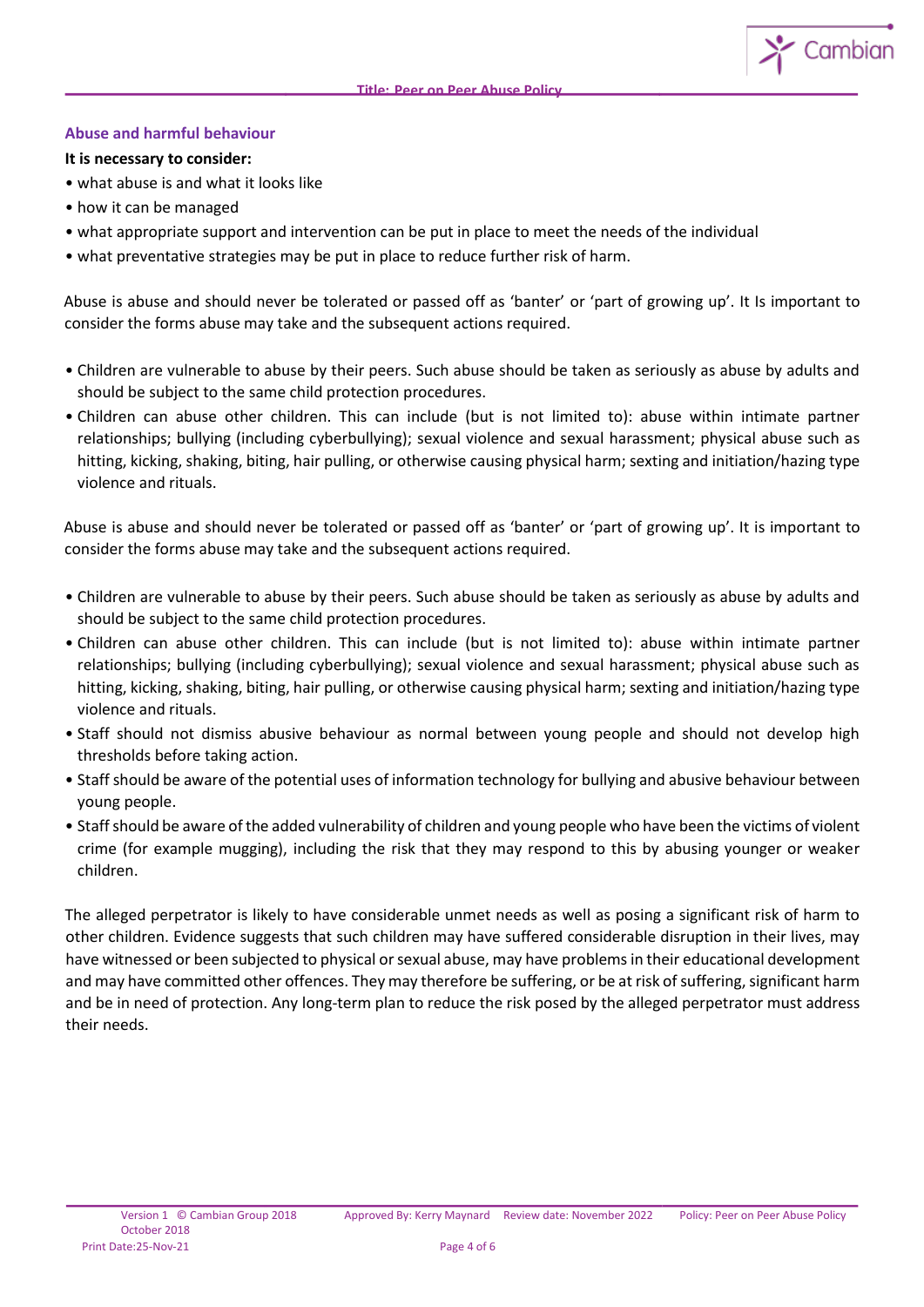$\sim$  Cambian

### **Prevention**

#### **As a school we will minimise the risk of allegation against other pupils by:-**

- Providing a developmentally appropriate PSHCE/British Values/SMSC curriculum which develops pupils' understanding of acceptable behaviour and keeping safe;
- Having a robust online and technology safety programme which develops pupils' knowledge, understanding and skills, to ensure personal safety and self-protection when using the internet and social networking (in connection with Education and the Connected World 2018 KCCIS);
- Having robust monitoring and filtering systems in place to ensure pupils are safe and act appropriately when using information technology;
- Having systems in place for any pupil to raise concerns with staff, knowing that they will be listened to, believed and valued;
- Delivering targeted work on assertiveness and keeping safe to those pupils identified as being at risk;
- Developing robust risk assessments and providing targeted work for pupils identified as being a potential risk to other pupils.

## **Allegations against other pupils which are safeguarding issues**

Allegations may be made against pupils by other young people in the school, which are of a safeguarding nature. Safeguarding issues raised in this way may include physical abuse, emotional abuse, sexual abuse, teenage relationship abuse, sexually harmful behaviour, sexual exploitation, bullying, cyber bullying, gender-based bullying and sexting. If some of the following features are present, the allegation should be regarded as of a safeguarding nature.

The allegation:-

- Is made against an older pupil and refers to their behaviour towards a younger pupil or a more vulnerable pupil;
- Is of a serious nature, possibly including a criminal offence;
- Raises risk factors for other pupils in the school;
- Indicates that other pupils may have been affected by the pupil's behaviour;
- Indicates that young people outside the school may be affected by the pupil's behavior.

The definitions of different types of abuse can be found in New Elizabethan School's Safeguarding and Child Protection Policy.

#### **Procedure for Dealing with Allegations of Peer on Peer Abuse**

When an allegation is made by a pupil against another pupil, members of staff should consider whether the complaint raises a safeguarding concern. If there is a safeguarding concern the Designated Safeguarding Lead (DSL) should be informed immediately. The following points should also be noted: